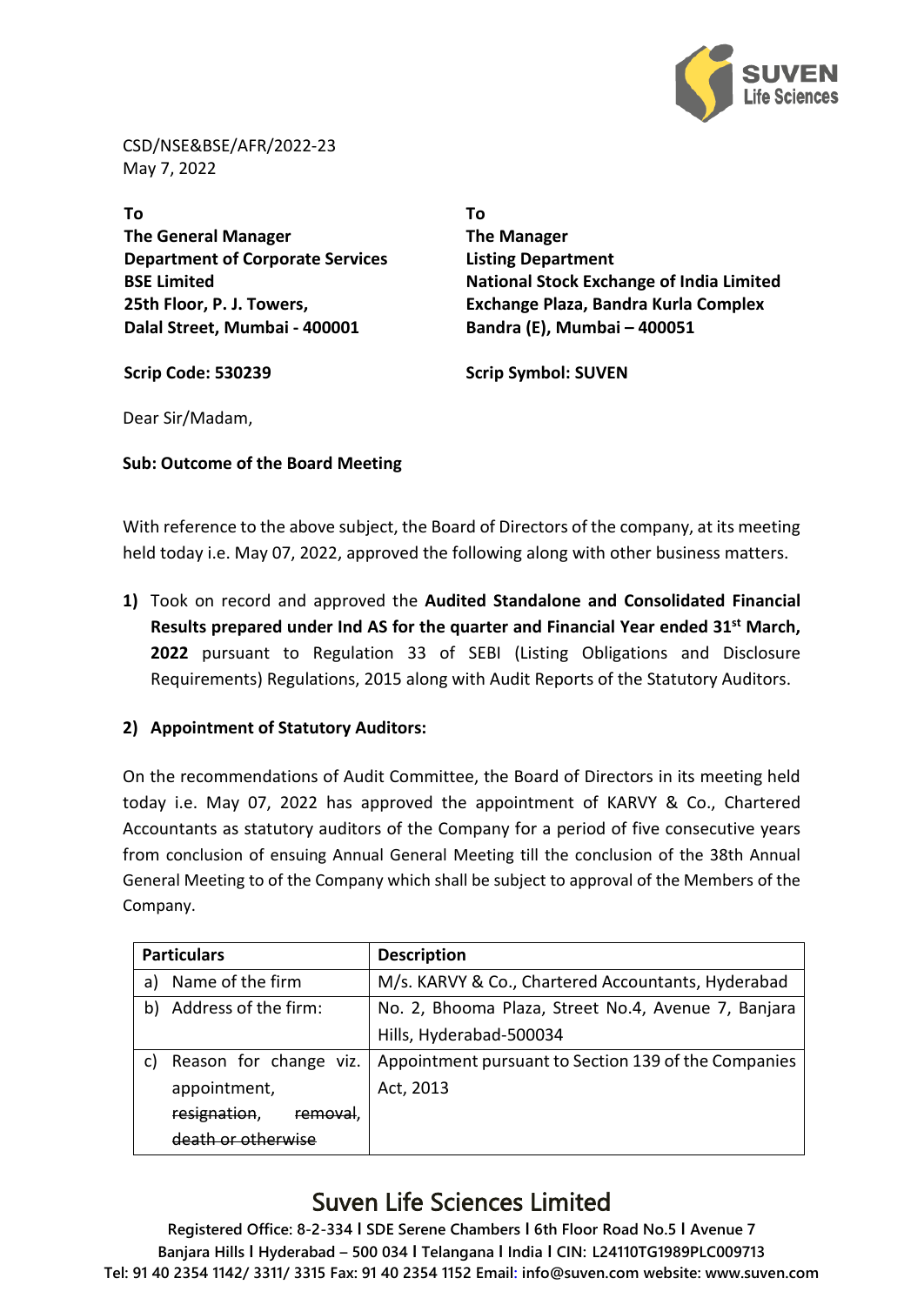

| d) | Date of appointment/      | $07th$ May, 2022;                                          |  |  |
|----|---------------------------|------------------------------------------------------------|--|--|
|    | Cessation (as applicable) | Appointment of KARVY & Co. (Firm Registration No.:         |  |  |
|    | & terms of appointment    | 001757S) as Statutory Auditors of the Company for the      |  |  |
|    |                           | term of five consecutive years from conclusion of          |  |  |
|    |                           | ensuing Annual General Meeting till the conclusion of the  |  |  |
|    |                           | 38th Annual General Meeting to of the Company, which       |  |  |
|    |                           | shall be subject to approval of the Members of the         |  |  |
|    |                           | Company.                                                   |  |  |
| e) | Brief Profile (in case of | KARVY & Co., Chartered Accountants, is an audit firm       |  |  |
|    | appointment)              | with 41 years of vast experience in the field of audit and |  |  |
|    |                           | assurance services. Firm consist of 6 partners & 40+       |  |  |
|    |                           | professional and other audit staff.                        |  |  |

### **3) Re-appointment of Whole-time Director**

We wish to inform you that based on the recommendation of Nomination and Remuneration Committee & Audit Committee, the Board of Directors at its meeting held today i.e. May 07, 2022 has approved the re-appointment of Ms. Sudharani Jasti (DIN: 00277998) as Whole-time Director of the Company for a period of 3 years commencing from November 01, 2022 and subject to the approval of the members at the ensuing Annual General Meeting of the Company.

Pursuant to Regulation 30(2) read with Para-A of Part-A of Schedule III of SEBI (Listing Obligations & Disclosure Requirements) Regulations, 2015, we give below the information as prescribed for the re-appointment of Whole-time director.

| <b>Particulars</b>             | <b>Description</b>                                     |  |  |
|--------------------------------|--------------------------------------------------------|--|--|
| a) reason for change           | Re-appointment                                         |  |  |
| b) date of appointment &       | May 07, 2022                                           |  |  |
| term of appointment;           | 3 years from November 01, 2022                         |  |  |
|                                |                                                        |  |  |
| c) Brief profile of Whole-time | Smt. Sudharani Jasti is a Graduate in Science from     |  |  |
| Director                       | Andhra University; she returned from USA to India in   |  |  |
|                                | 1988-89 and promoted this company in 1989. Smt.        |  |  |
|                                | Sudharani Jasti had been on the Board since inception  |  |  |
|                                | of the Company and successfully managing the           |  |  |
|                                | company as Whole-time Director providing the right     |  |  |
|                                | direction and leadership in all governance matters.    |  |  |
|                                | Smt. Sudharani Jasti is the Co-founder and director on |  |  |
|                                | the Board since inception of the company.              |  |  |

# Suven Life Sciences Limited

**Registered Office: 8-2-334 I SDE Serene Chambers I 6th Floor Road No.5 I Avenue 7 Banjara Hills I Hyderabad – 500 034 I Telangana I India I CIN: L24110TG1989PLC009713 Tel: 91 40 2354 1142/ 3311/ 3315 Fax: 91 40 2354 1152 Email: info@suven.com website: www.suven.com**